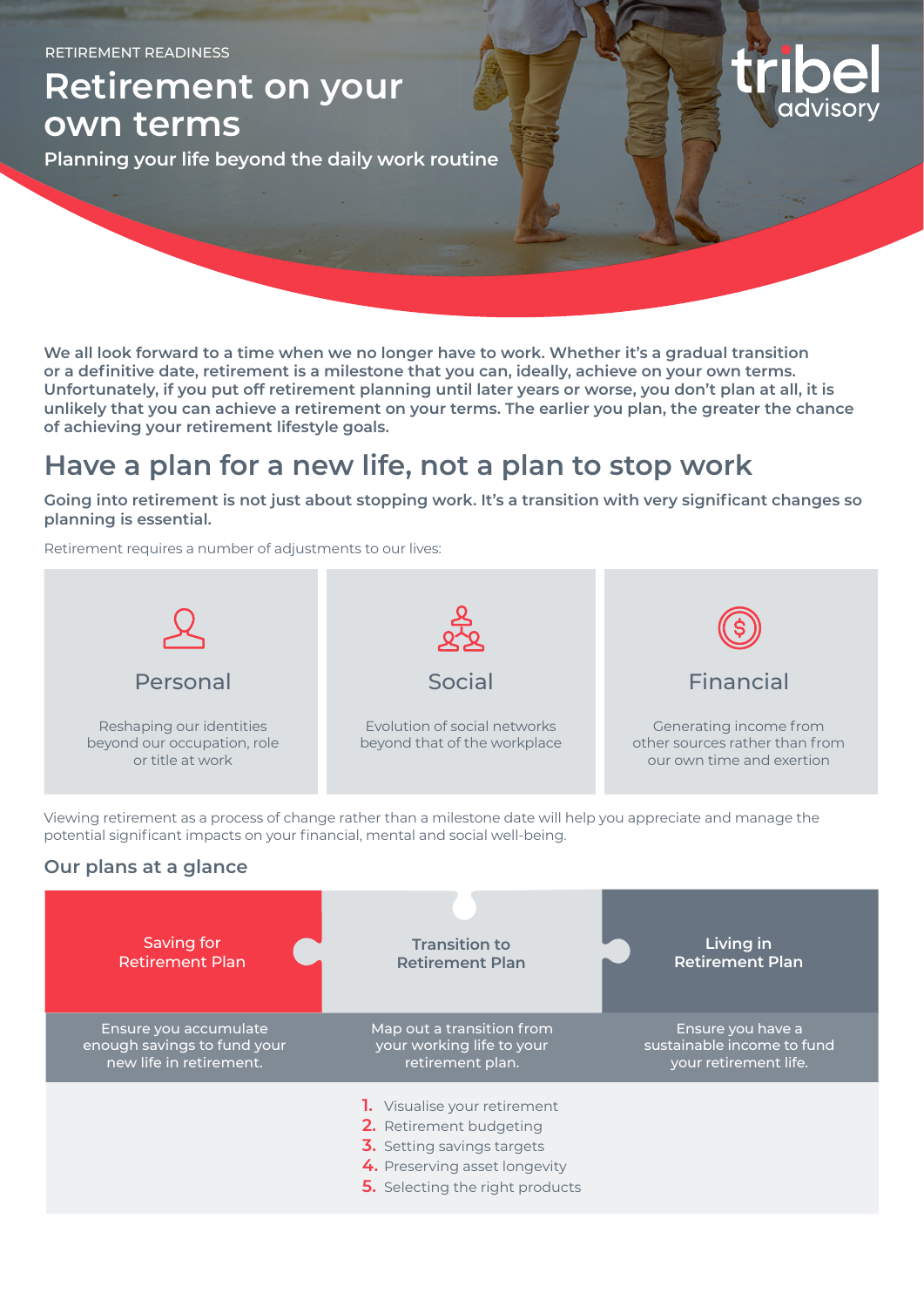# **1. Visualise your retirement**

**So what does your desired retirement look like? Not sure? Start by visualising what it could look like by answering the following questions:**



Whatever your retirement picture looks like, we can help you paint it. While the picture may change over time, having a picture makes it easier to turn into reality.

# **2. Retirement budgeting**

**Using your retirement picture as a guide, we can begin fleshing out how much it will cost.**

Starting points can be:

- **•** Looking at your current spending patterns and then anticipate whether they will continue unchanged or whether modifications are required.
- **•** Using the ASFA Retirement Standard which benchmarks the annual budget needed by Australians to fund either a comfortable or modest standard of living in the post-work years. Below are sample budgets for various households and living standards – for retirees aged 65-85 (December quarter, 2020).

|                             | Modest lifestyle<br>- single | Comfortable lifestyle<br>- single | Modest lifestyle<br>- couple | Comfortable lifestyle<br>- couple |
|-----------------------------|------------------------------|-----------------------------------|------------------------------|-----------------------------------|
| Total weekly                | \$539.84                     | \$847.20                          | \$780.43                     | \$1.198.5]                        |
| Total per year <sub>i</sub> | \$28,179                     | \$44,224                          | \$40.739                     | \$62,562                          |

You can then make adjustments to each expense category based on your own retirement plan.

## **3. Setting savings targets**

**Based on the desired cost of living in retirement, the next step is to convert this into a lump sum target. We help clients work out this retirement savings target with reference to the following considerations:**

- **•** How long is the money expected to last?
- **•** Are you leaving an estate to beneficiaries and if so, how much?
- **•** What is your risk profile as it will determine the type of investments you make?

Once a lump sum target has been determined, then put in place a regular savings plan to reach your desired savings goal. As the case study below shows, the earlier you start the more time your savings have to work harder for you.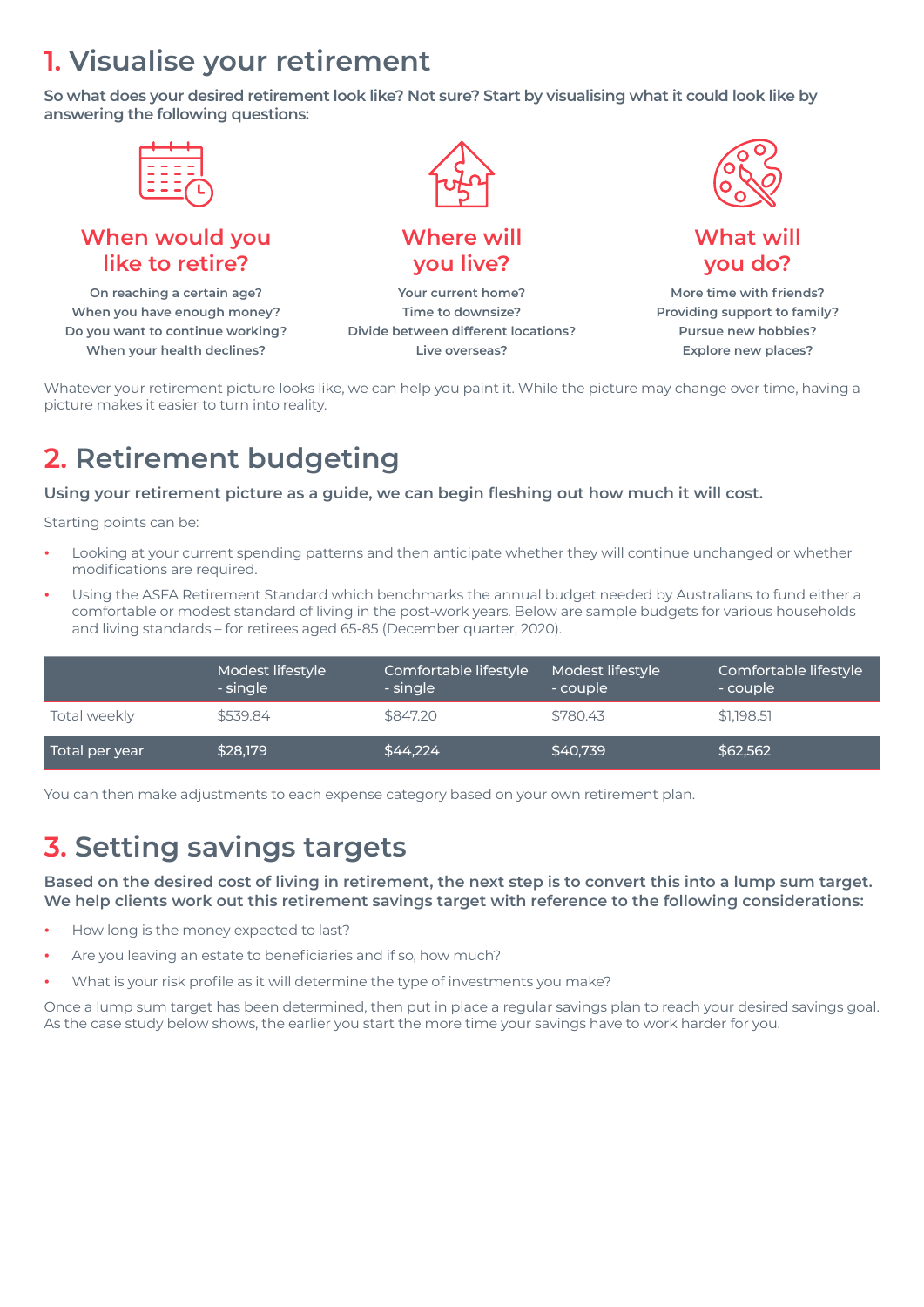

Even though Brenda is investing a higher monthly amount and a higher total amount, her accumulated savings at age 65 is less than half of Bronwyn's. The key difference here is the power of compounding. By starting earlier, Bronwyn has allowed her money to be invested for longer and therefore working much harder for her. It therefore pays to start earlier – quite literally.

## **4. Preserving asset longevity**

**As people are living longer, it becomes crucial that your accumulated savings is enough to fund your retirement for an extended period of time. So what are the important risks that you will encounter and need to manage?**

| Drawing too much income or making ad hoc<br>withdrawals                                                                                                                                                                                                                                                                                                                                                                                                                                                                                                                                                                                                                                                                             | You live much longer than what you budgeted for                                                                                                                                                                                                                                                                                                                                                                                                                                                                                                                                                                                                                                                                                                                                                                                                     |
|-------------------------------------------------------------------------------------------------------------------------------------------------------------------------------------------------------------------------------------------------------------------------------------------------------------------------------------------------------------------------------------------------------------------------------------------------------------------------------------------------------------------------------------------------------------------------------------------------------------------------------------------------------------------------------------------------------------------------------------|-----------------------------------------------------------------------------------------------------------------------------------------------------------------------------------------------------------------------------------------------------------------------------------------------------------------------------------------------------------------------------------------------------------------------------------------------------------------------------------------------------------------------------------------------------------------------------------------------------------------------------------------------------------------------------------------------------------------------------------------------------------------------------------------------------------------------------------------------------|
| This risk can manifest in a number of ways but in<br>essence, it means you are withdrawing money at<br>a rate that cannot be supported by your<br>accumulated savings.<br>This can arise if:<br><b>1.</b> You draw an income amount that is too high<br>to start with<br>2. You make ad hoc withdrawals to pay for expenses<br>3. Your accumulated savings suffers a significant<br>decline due to a market downturn<br>We can help manage this risk by working out<br>what is a sustainable income rate based on your<br>accumulated savings and adjusting this on a<br>periodic basis.<br>We also review how the money is invested to ensure<br>you don't take excessive risks<br>and the portfolio is diversified and resilient. | The Australian Bureau of Statistics (ABS) publishes<br>life tables that are commonly used as a measure of<br>life expectancy. Since they are based on historical<br>data only and don't take into account improvements<br>in mortality resulting from things like healthier<br>diets and medical advances, it is likely the data<br>underestimates your life expectancy.<br>Living longer than expected is a gift but also a<br>source of risk, which requires more savings to give<br>greater confidence that your money will last the<br>distance. By planning just for your estimated life<br>expectancy, you take on the risk that you will live<br>longer, and therefore run out of money.<br>We can help manage this risk by add ing a buffer to<br>your life expectancy calculations to ensure you don't<br>outlive your retirement savings. |
|                                                                                                                                                                                                                                                                                                                                                                                                                                                                                                                                                                                                                                                                                                                                     |                                                                                                                                                                                                                                                                                                                                                                                                                                                                                                                                                                                                                                                                                                                                                                                                                                                     |